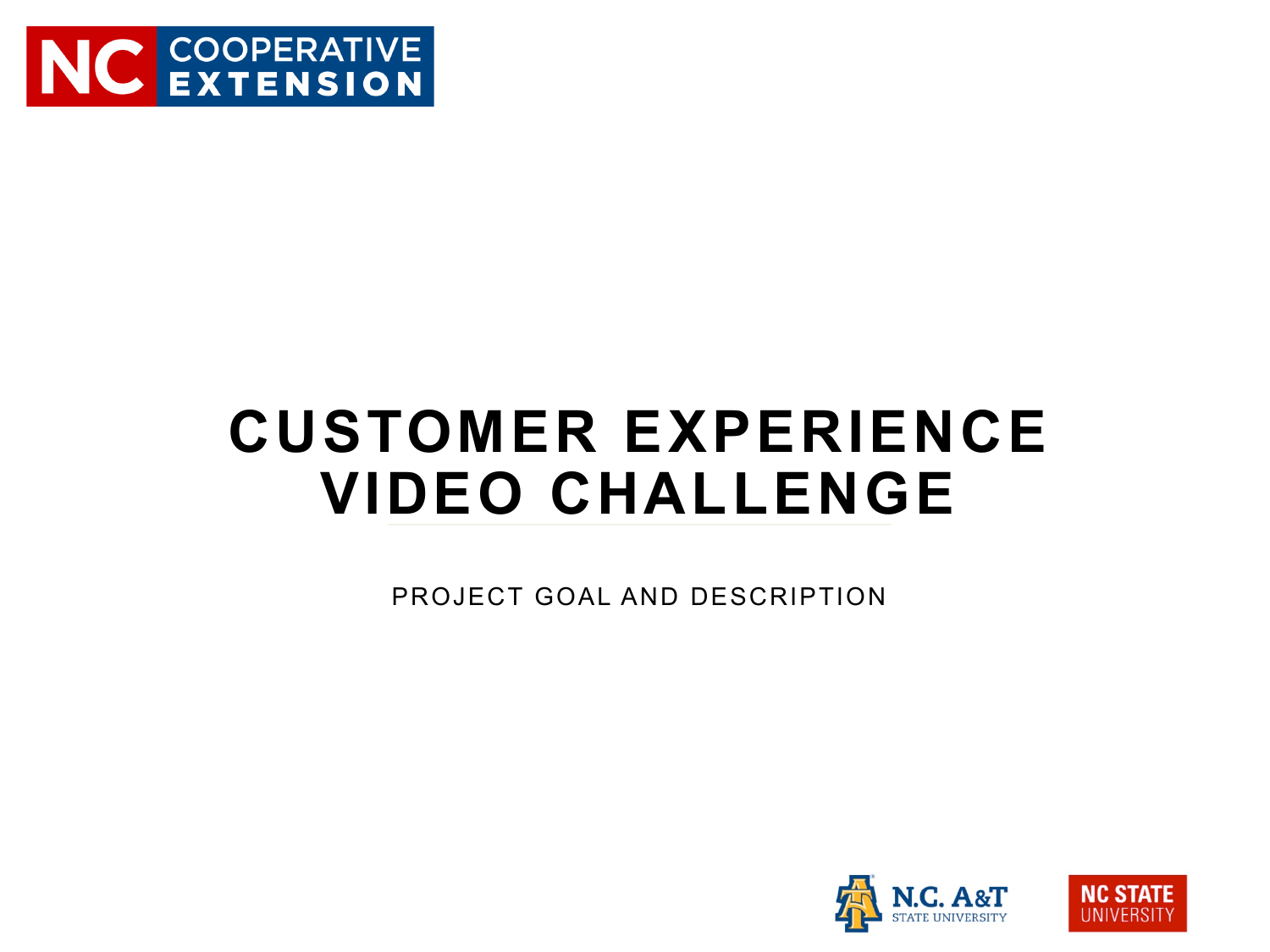## **Customer Experience Challenge**

**Opportunity:** To create 2-3 min. video that demonstrates our commitment and ability to apply 2018 learnings to Extension outcomes

- Visual Literacy
- Program Literacy
- Customer Experience Literacy

**Participants:** All 101 local centers will work within their county or partner with another county team to create a video. All employees must have a role in the creation or production of the video. In addition, all campus specialists are encouraged to form teams and participate.

**Divisions:** Beginner and Advanced (e.g., "Advanced" includes counties that have attended Simone Keith's video training)



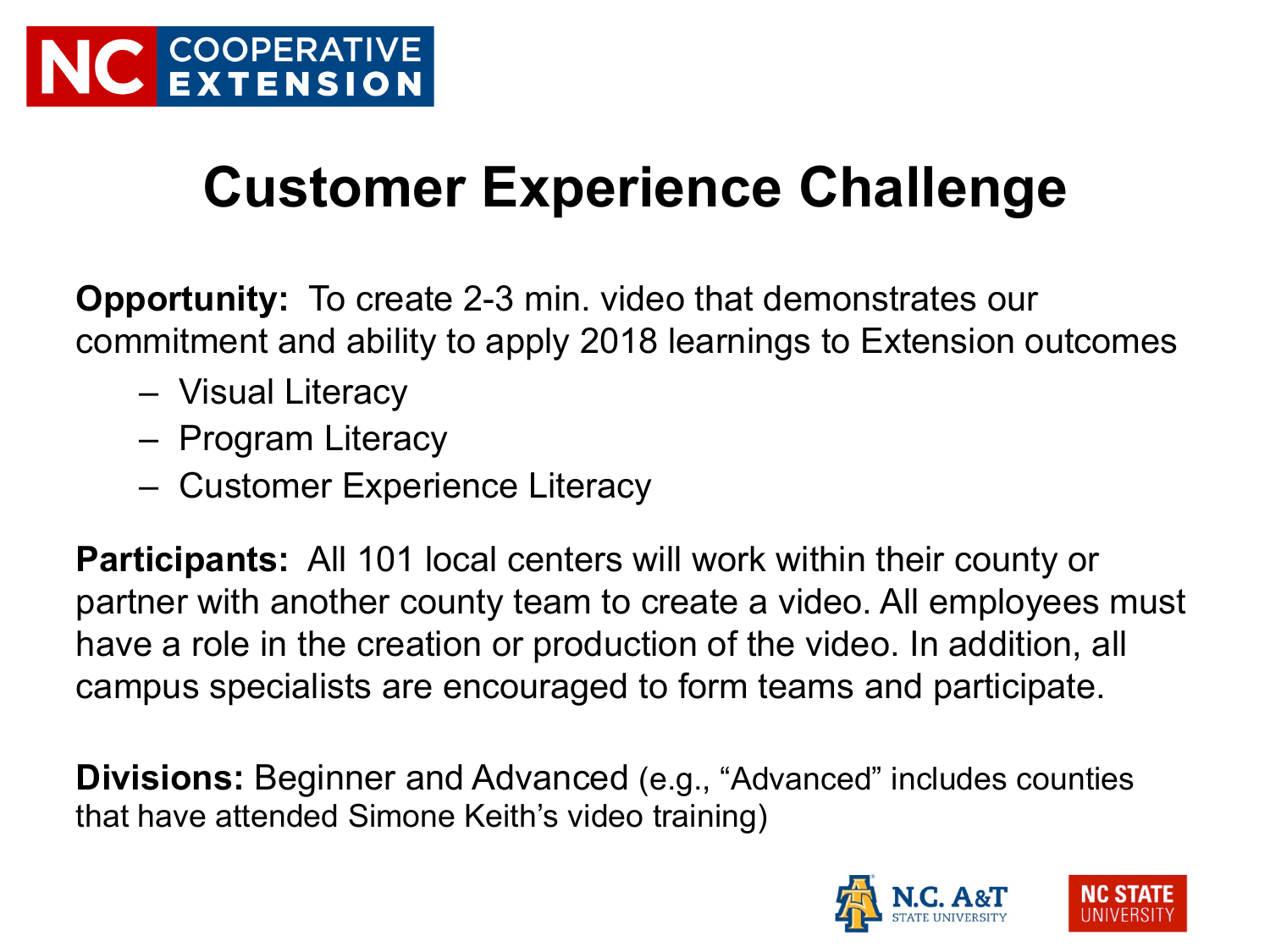

### **Purpose**

- To create a fun, formal, state-wide "Practice Field"
- Showcase and learn about the work going on in each county and/or district
- To have fun, collaborate and compete

*Optional* 

• Practice creating materials that could be used to inform stakeholders (e.g., county/state government, donors, recipients of services, participant recognition, etc.)



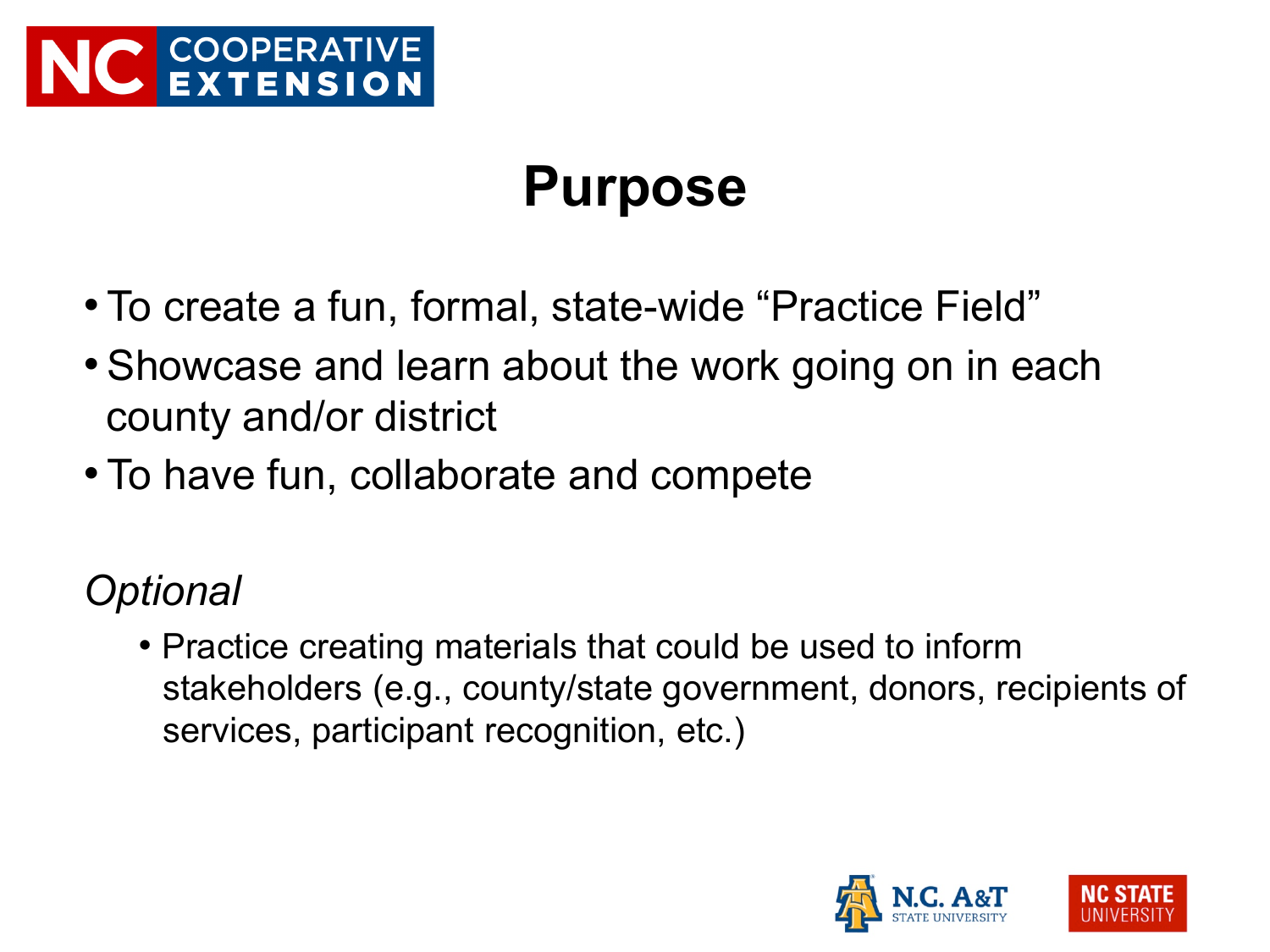

### **Practice Field**

• An active learning situation to facilitate the application, use, or performance of an idea, belief, activity or skill.

– (e.g., Similar to ball fields that are used prior to game day)

- Individual(s) have an opportunity to repeatedly practice what they have learned free of criticism. Learning is by doing, not listening to the experience or findings of others.
	- (e.g., Similar to how a baby learns to walk; continually trying)



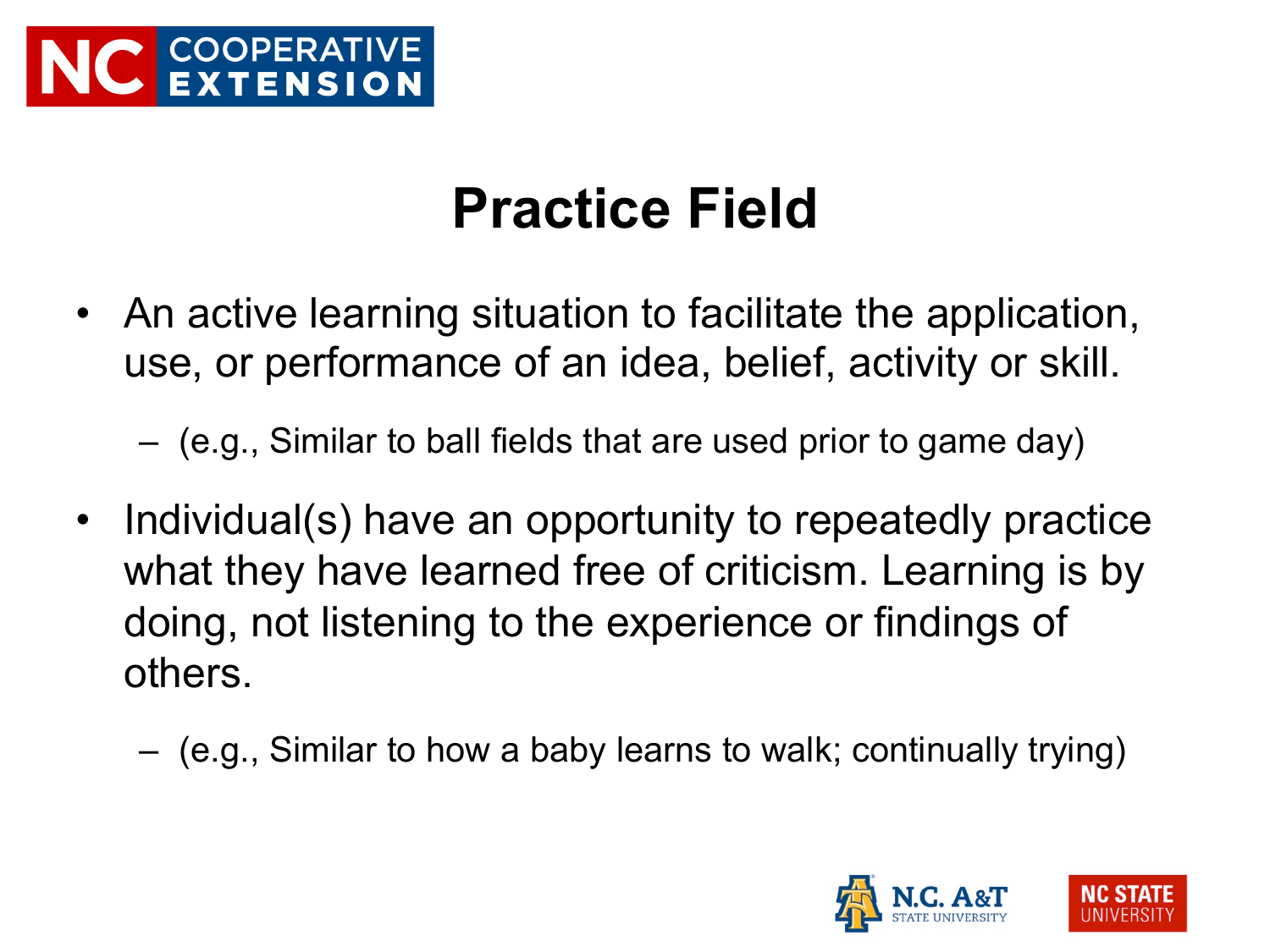#### **Customer Experience Challenge: Timeline**

| <b>High-Level Agenda Items</b>         | <b>Dates</b>            | <b>Responsibility</b>           |
|----------------------------------------|-------------------------|---------------------------------|
| Last Day to Submit Video               | 10/15/18                | Counties                        |
| <b>Review All Submitted Videos</b>     | 10/17/18 to<br>10/30/18 | Video<br>Challenge<br>Committee |
| <b>Review Semifinal Videos</b>         | 11/05/18                | $L - 4$                         |
| <b>Final Decision on Awards</b>        | 11/07/18                | $L - 4$                         |
| Video Awards at State Conference Lunch | 11/15/18                |                                 |



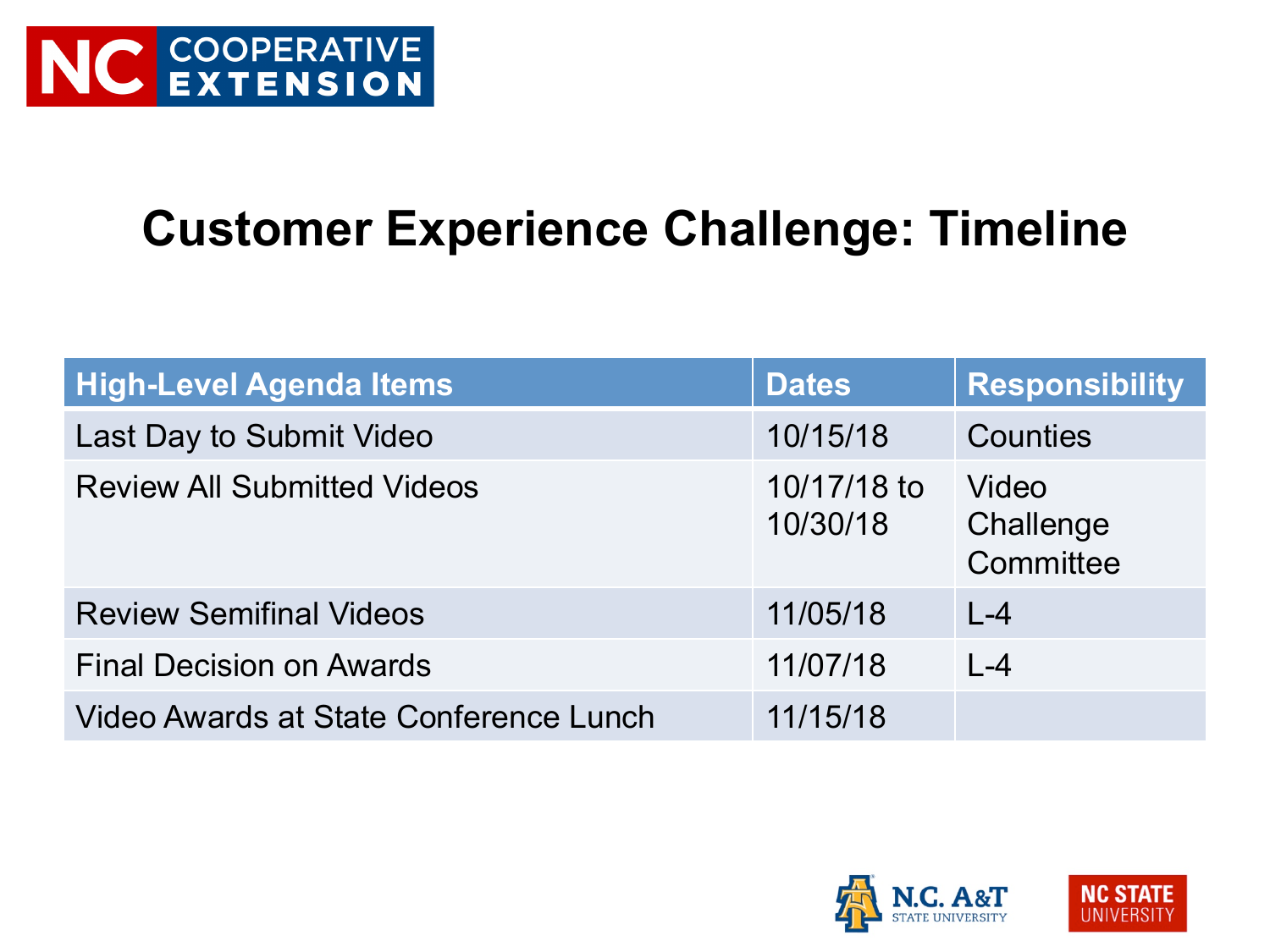

#### **Themes**

To assist your creative process, we have established some themes that will get you going in the right direction. Each theme has a set of questions to help you create content.

- Getting the brand right
- Solving a customer's problem
- Great front-line service on the phone
- Elevator speech/know your business
- Citizen/Client/Parent Testimonial
- Positive thinking
- Cultivating partnership
- Other?



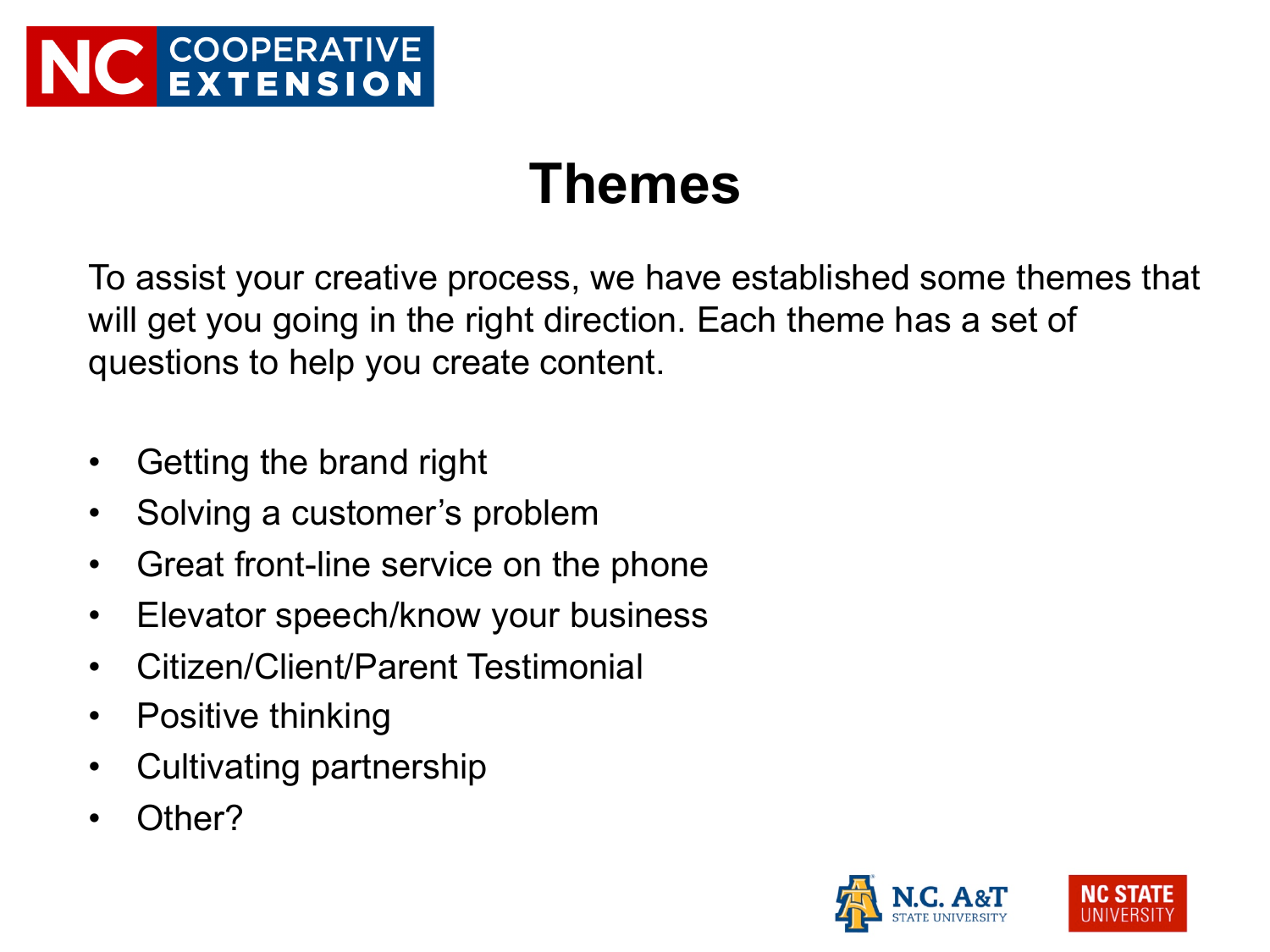# **Getting the Brand Right**

- What steps have you taken since the re-branding to make sure your team follows standards?
- Think about visuals such as before/after images of your signage, etc.
- Can your team come up with some fun ways to encourage others to follow brand standards? Brand police perhaps?
- Is there something you can do with graphics to show what is right and wrong when is comes to the brand?



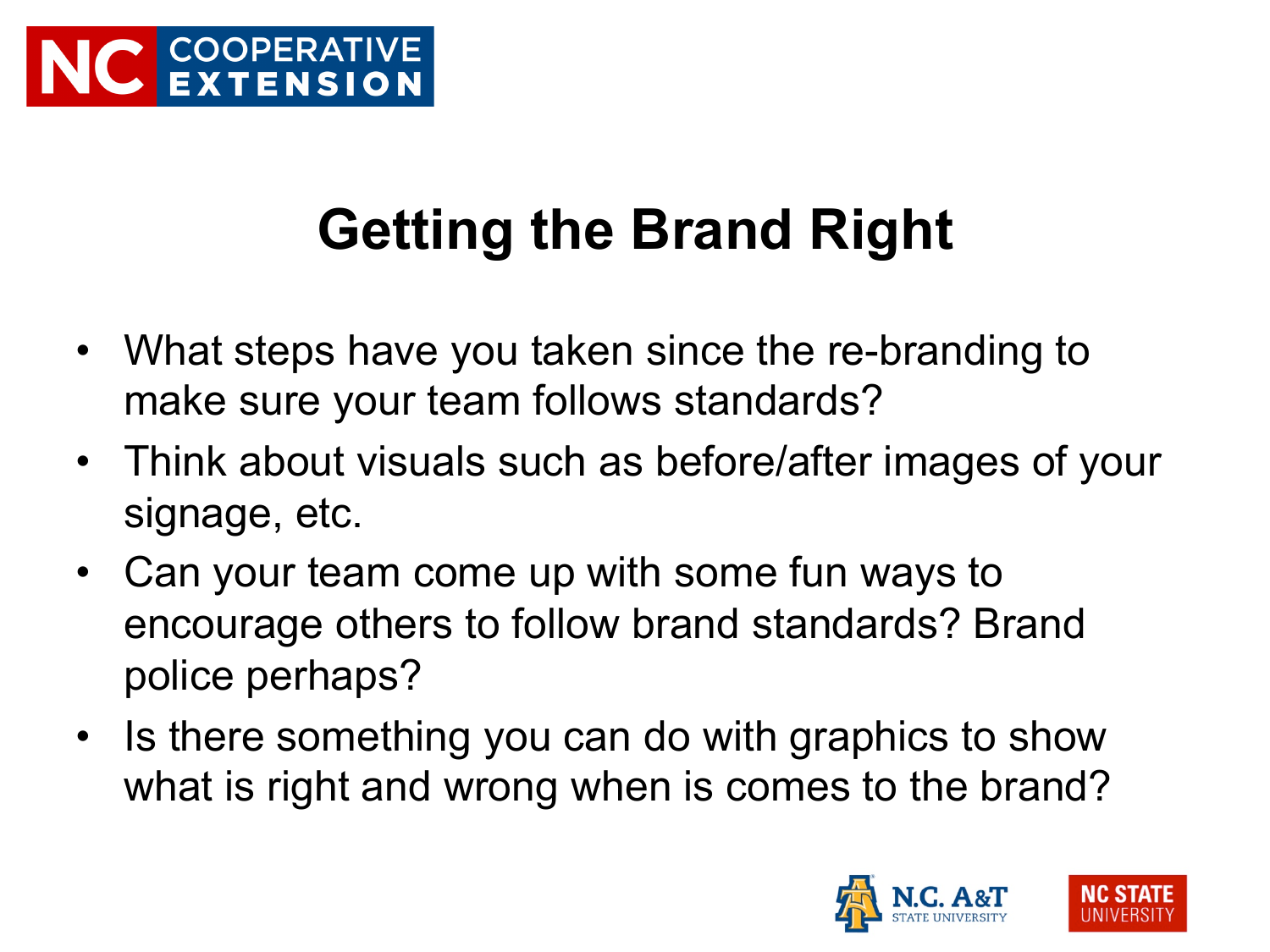# **Solving a Customer's Problem**

- Had a tough situation arise where your team rose to the challenge?
- Do you have a customer who might talk on camera about a time you helped?
- Think about a time that you or someone in your center really went above and beyond to make things happen.
- Perhaps your county asked you to do something special to address a specific community need.



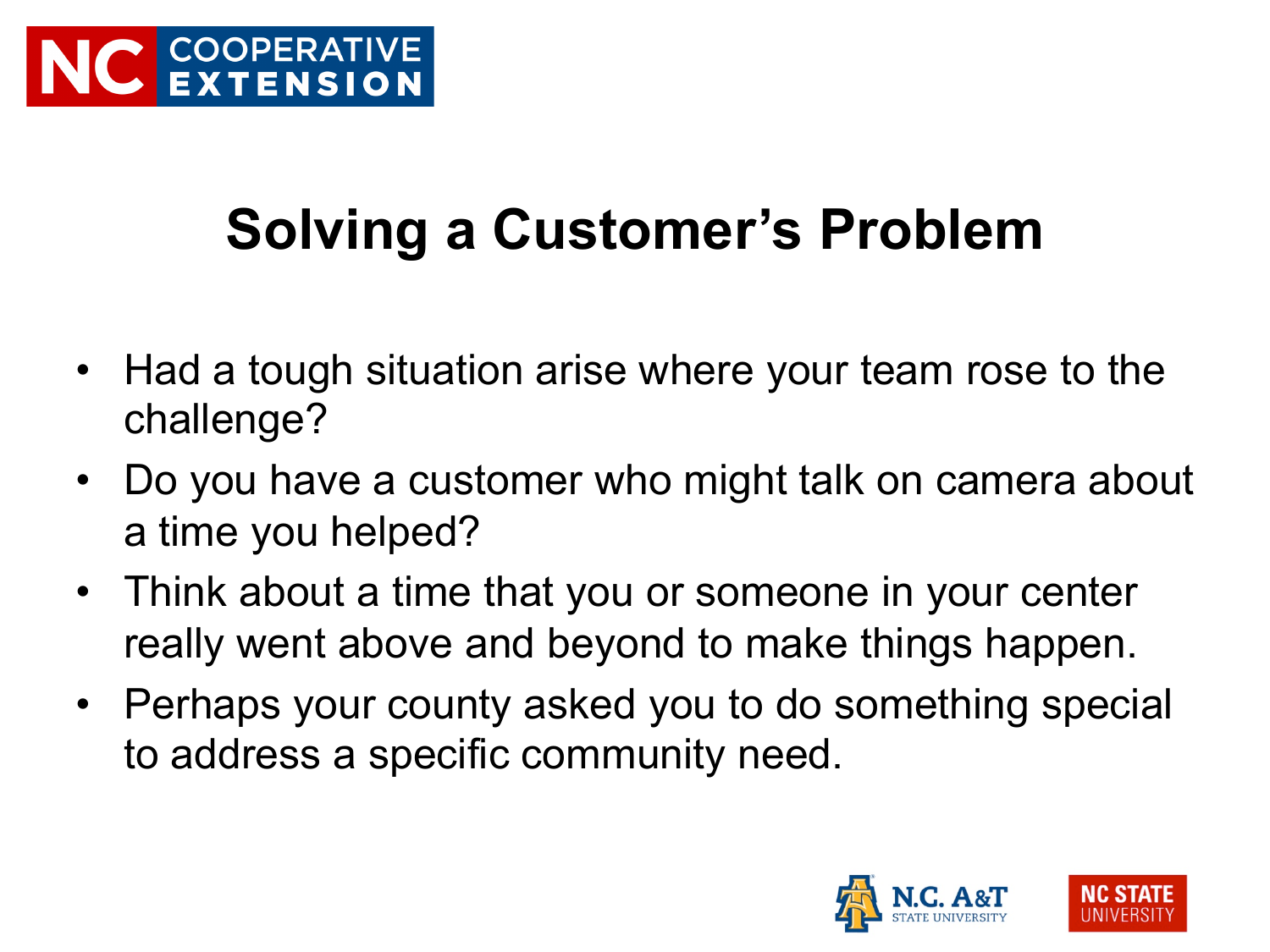## **Great Front-line Service on the Phone**

- Have some fun with this! Who does a great job answering the phone? Talk to them on camera about why it is important.
- Can you film a "what to do/what not to do" segment with your team? Think Highlights magazine's Goofus and Gallant (if you are younger than 45 you may need to Google it).



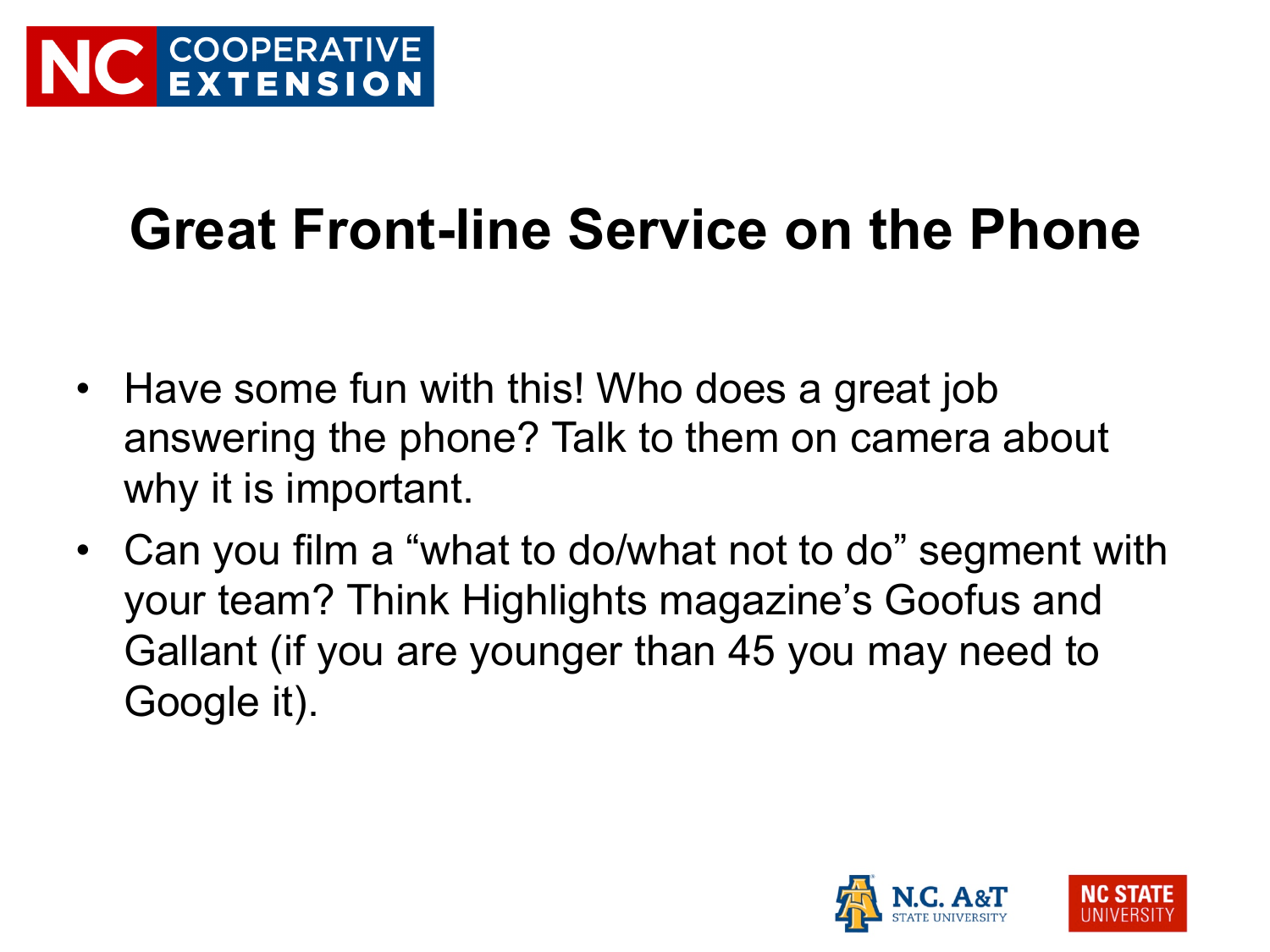## **Elevator Speech/Know Your Business**

- Talk to your team who can come up with the best 6 to 8 second summary of what Extension is/does? Try some role playing.
- Ask customers what Extension is and, on camera, address any misconceptions.
- Try different speeches for different audiences would you talk to a 2<sup>nd</sup> grade class the same way you would talk to a group of prospective volunteers? Show the difference.



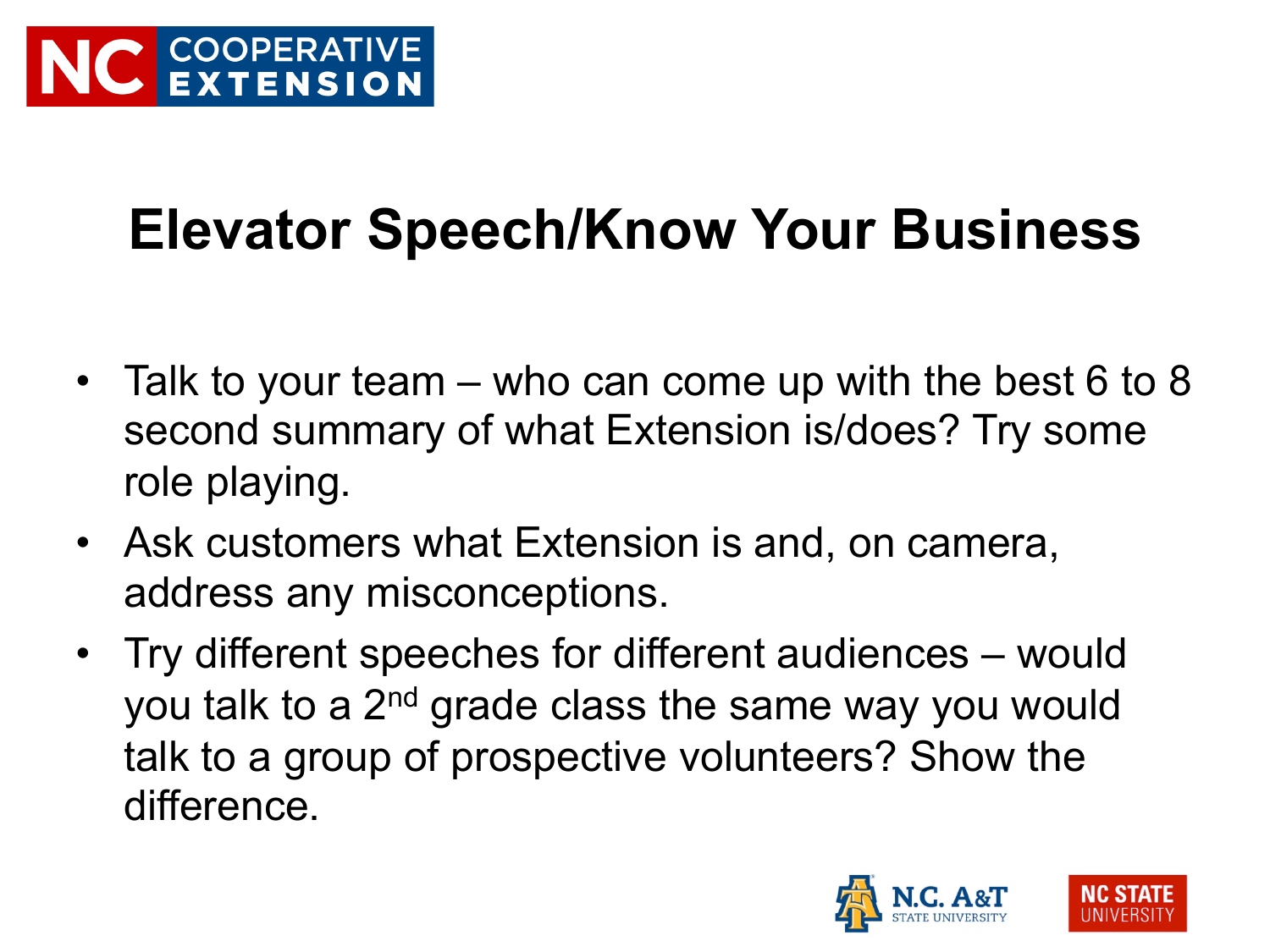

## **Testimonials**

- Do you have a customer who can really share a great story about Extension lending them a hand?
- Think about each focus area are there local partners who could speak to Extension's support? Consider school teachers, local non-profits, etc.
- What about your 4-H'ers? How does Extension help them grow and prepare for life's challenges and adventures? Let them tell you.



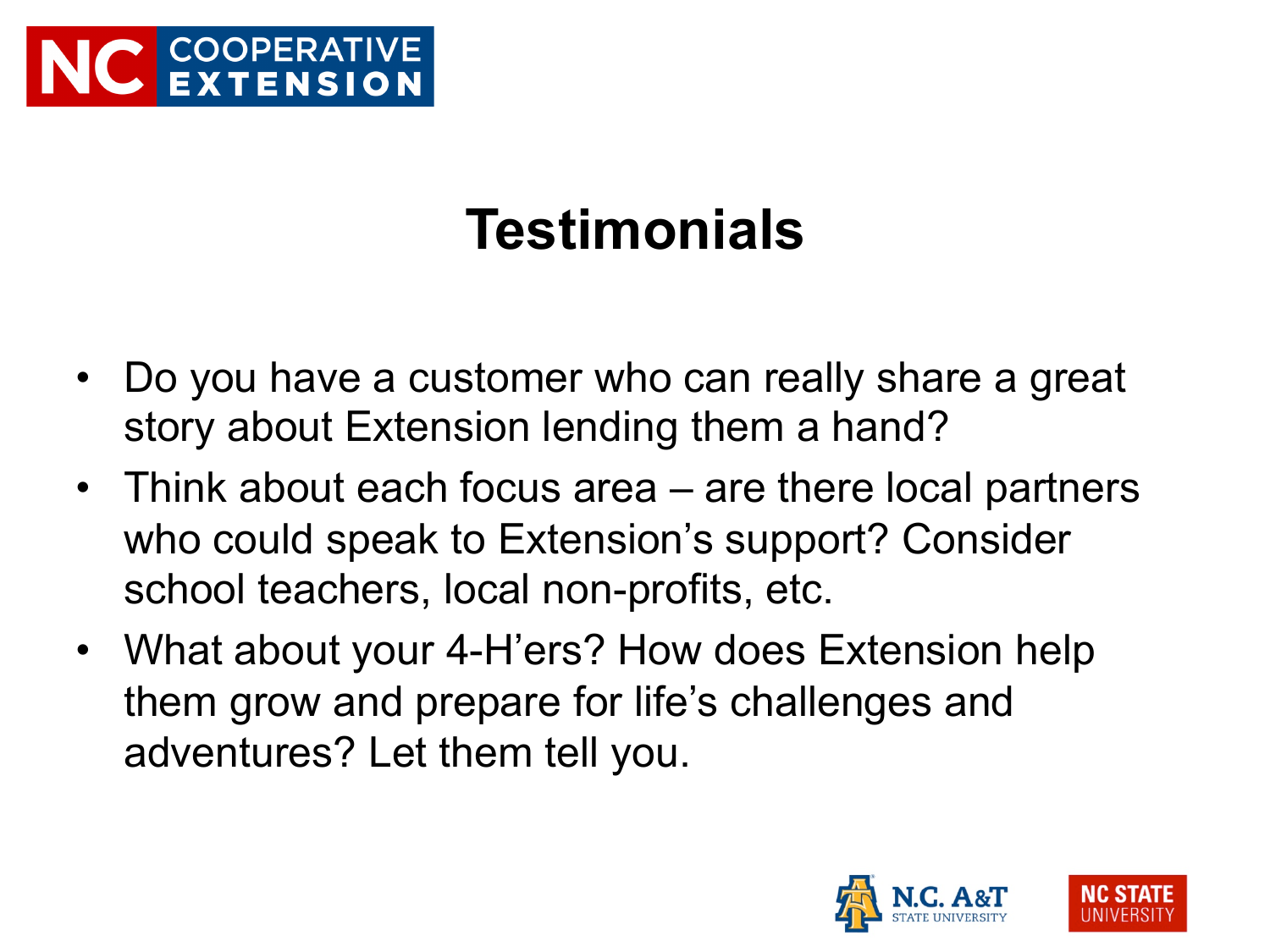

# **Positive Thinking**

- When the going gets tough, who keeps it positive in your center? What advice can he or she give about keeping a positive outlook as it relates to things like customer service, event management, reporting, meetings, meetings, meetings…
- Ask your team to share their favorite quotes or to share a time when a co-worker lifted their spirits or built their confidence.



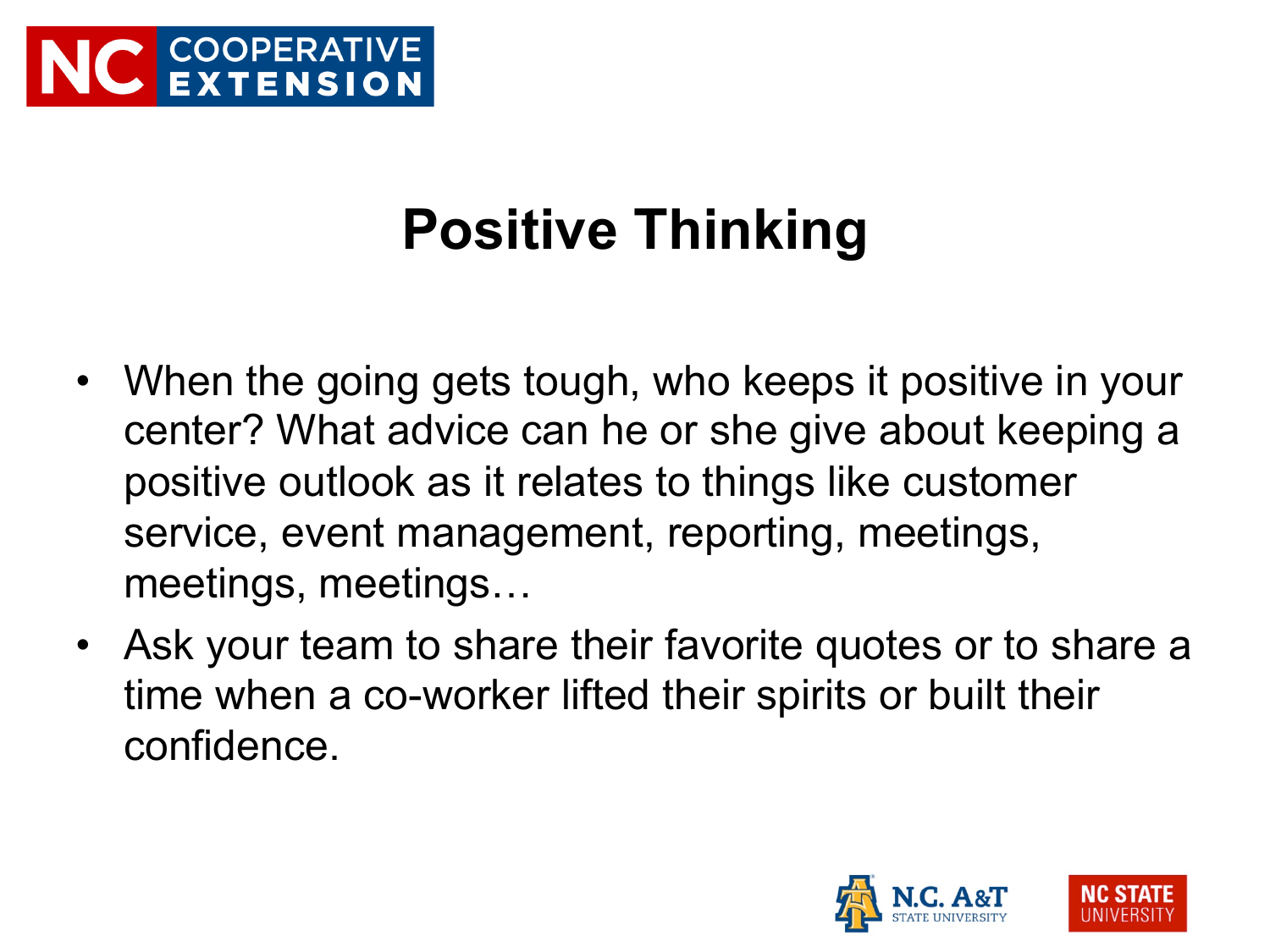# **Cultivating Partnerships**

- How do you build support from your community?
- What makes a great partnership? Film a discussion between a team member and a local partner and have them answer this question together.
- Get creative! Can you show through a fun scenario (like speed dating for community partners, perhaps?) what it takes to establish and nurture a great partnership?



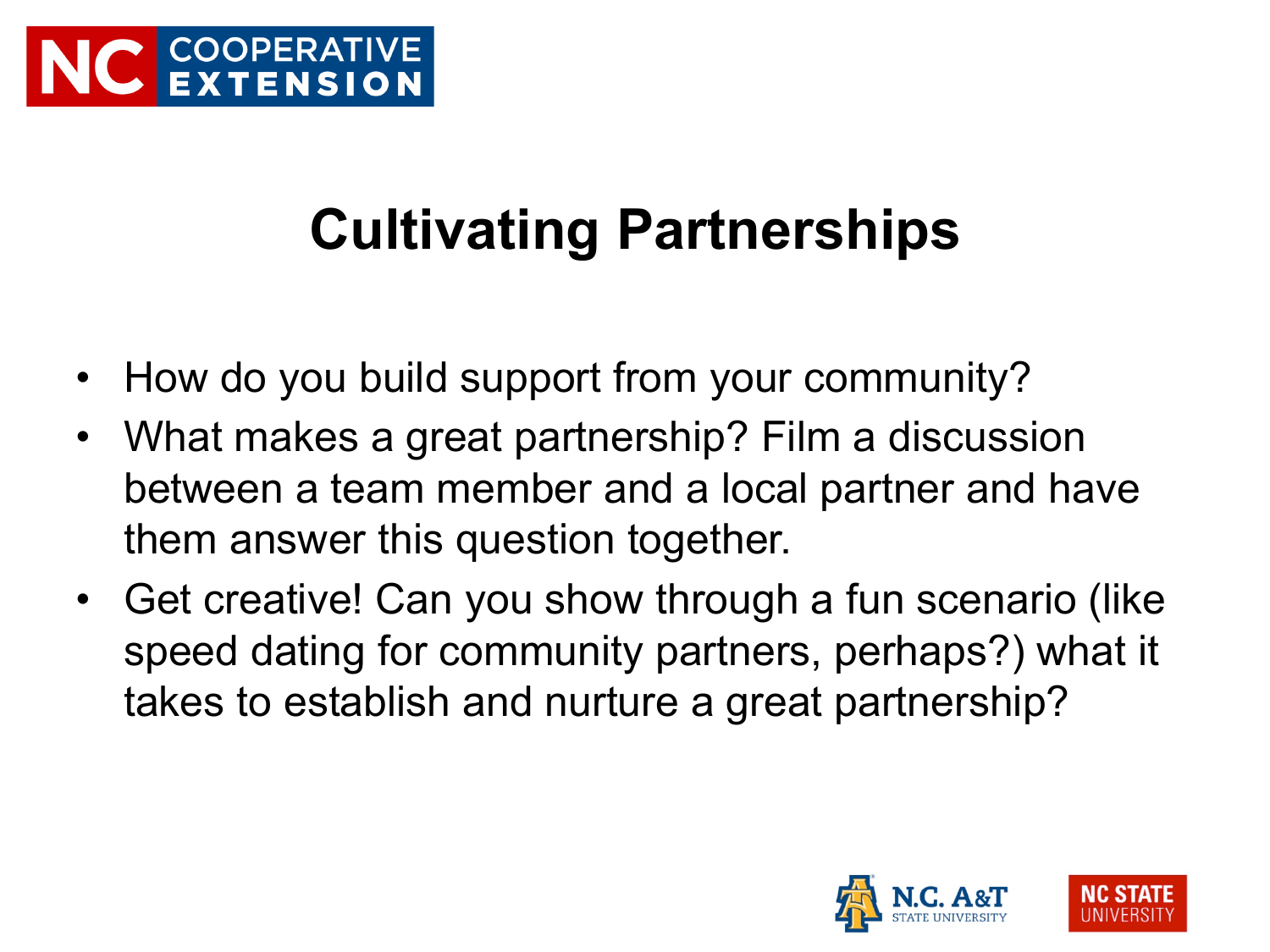#### **Sample Plan: Customer Experience Challenge**

| <b>High-Level Agenda Items</b>                                                                                   | <b>Sample</b><br><b>Targets</b> | <b>Owner</b> | <b>Estimated</b><br><b>Time</b> |
|------------------------------------------------------------------------------------------------------------------|---------------------------------|--------------|---------------------------------|
| Each county decides:<br>If they will produce a county video or partner<br>with another county<br>• Selects theme | 8/21 to 8/30                    |              | 1.5 hours                       |
| Create storyboard and shot sheet                                                                                 | 8/30 to 9/07                    |              | 3.5 hours                       |
| Collect shots and revise storyboard, etc.                                                                        | 9/10 to 9/21                    |              | 2 hours                         |
| <b>Edit materials</b>                                                                                            | 9/24 to 9/28                    |              | 4 hours                         |
| Collect, revise and edit second time                                                                             | 10/01 to 10/11                  |              | 2 hours                         |
| Prepare to submit final video file                                                                               | 10/12 to 10/15                  |              | .5 hours                        |

*\*These are suggestions to help you plan only. No one will be checking.* 



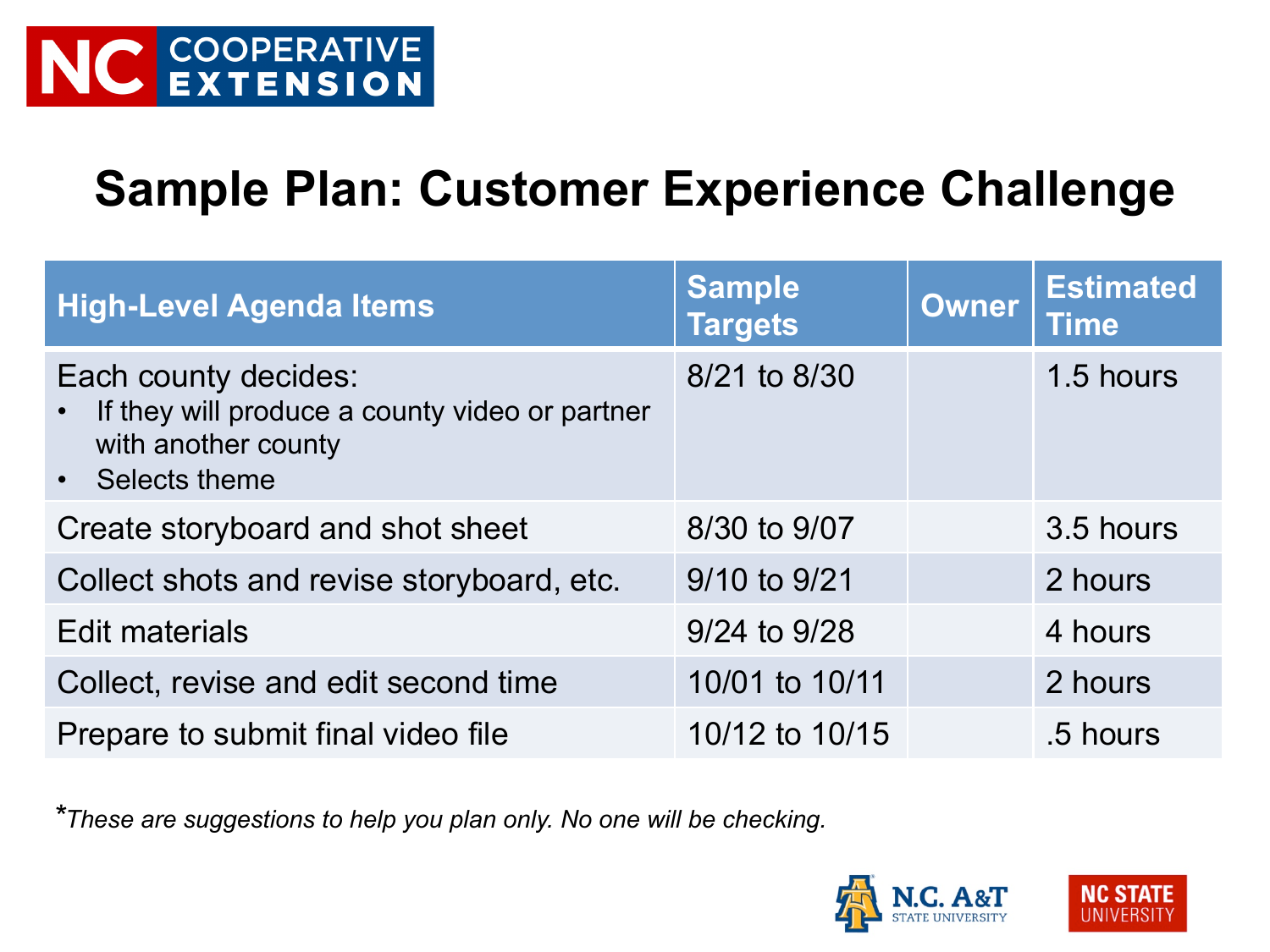#### **Judging Criteria**

| <b>Category</b>          | <b>Description</b>                                                                                                                                                                                                                |
|--------------------------|-----------------------------------------------------------------------------------------------------------------------------------------------------------------------------------------------------------------------------------|
| <b>Team Effort</b>       | Burden of the video is shared among multiple team members                                                                                                                                                                         |
| Concept                  | Team chose an appropriate customer service concern and clearly<br>demonstrated understanding.                                                                                                                                     |
| Storytelling             | Video told a clear story or stories with characters, conflict, and resolution. The<br>lesson or takeaway was clearly communicated even if not stated outright.                                                                    |
| <b>Visual</b><br>Quality | Effort was shown in capturing attractive, appropriate visual elements.                                                                                                                                                            |
| Sound<br>Quality         | Effort was shown in capturing clear audio with appropriate sound effects (if<br>included) and little to no distracting background noise. If incorporated, music<br>bed is appropriate and did not overwhelm the main audio track. |
| Duration                 | Video is between 2 and 3 minutes in length.                                                                                                                                                                                       |
| <b>Branding</b>          | The N.C. Cooperative Extension brand is appropriately represented in the<br>video.                                                                                                                                                |
| Creativity               | The video shows an effort at being creative and unique.                                                                                                                                                                           |



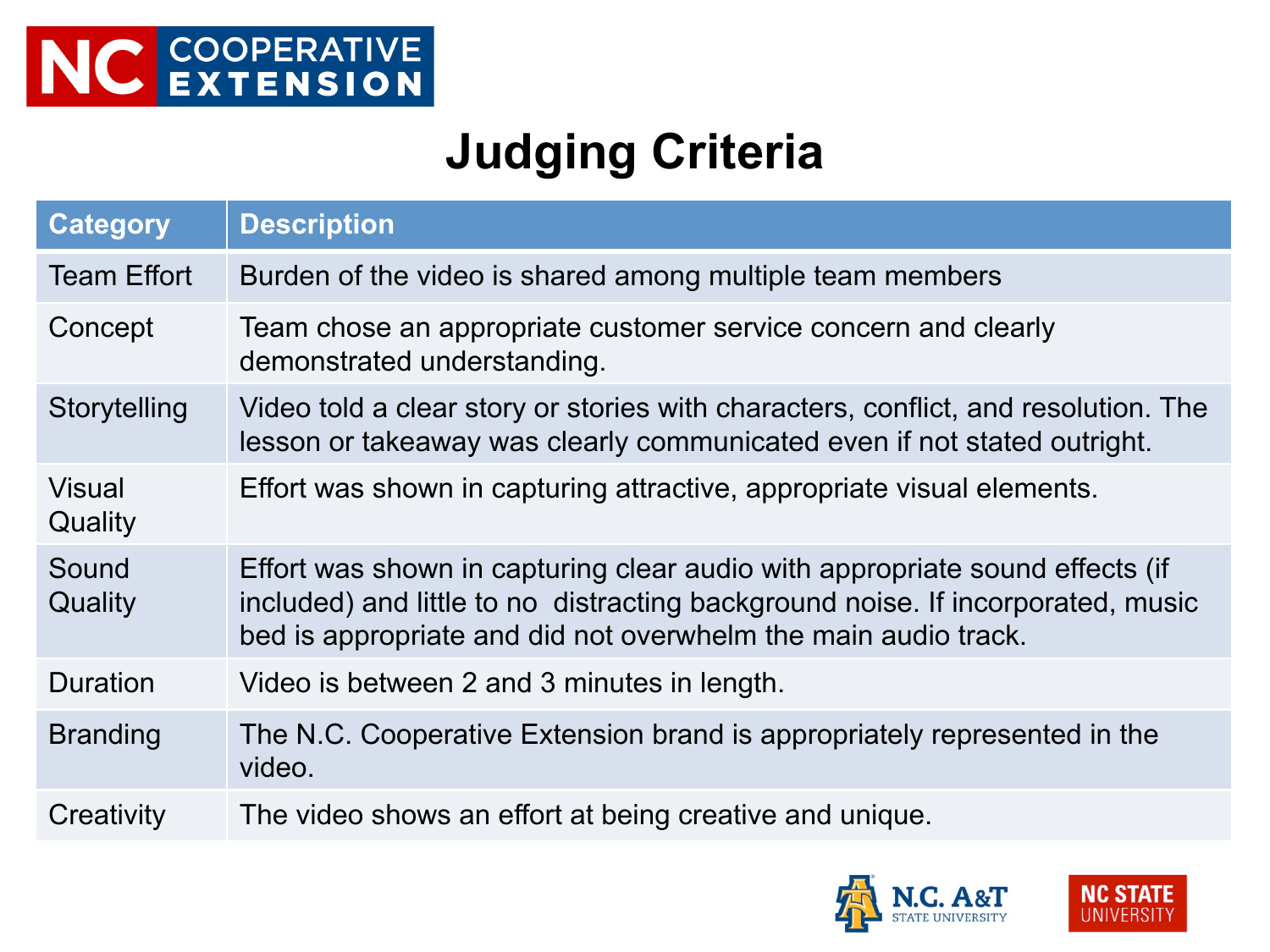

#### **Customer Experience Challenge Committee**

| Ç<br>i   |
|----------|
|          |
|          |
|          |
| T        |
| I<br>计算机 |
| ۵<br>l   |
|          |
|          |
|          |
|          |
| J<br>I   |
|          |

| Lindsey Clark*         | <b>Committee Members</b> | Dr. Bonanno |            |
|------------------------|--------------------------|-------------|------------|
| <b>Joy Cook</b>        |                          |             |            |
| Julie Hayworth-Perman* |                          | Dr. Dale    |            |
| <b>Emily Febles</b>    |                          | Dr. Smith   |            |
| Simone Keith*          |                          | Dr. Kirby   |            |
| Nikki Kurdys           |                          |             |            |
| <b>Bryce Lane</b>      | Finalist                 | Dr. Yoder   |            |
| Justin Moore*          |                          |             |            |
| DonnaMarie Vigil-King* |                          |             | Dr. Melton |





\*Core Team